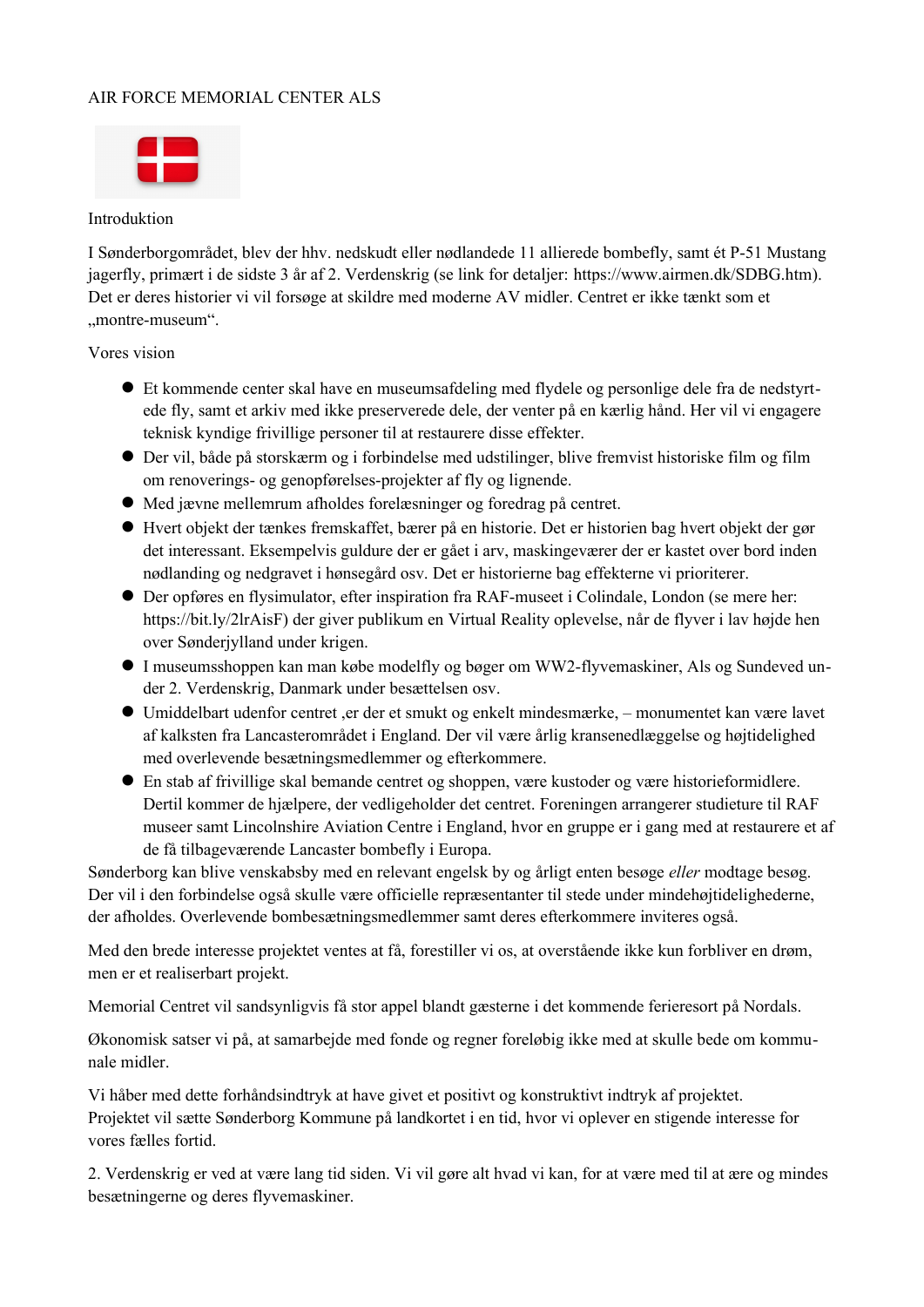

#### Introduction

In the Sønderborg area (southern Denmark), there were respectively shot down or emergency landed 11 Allied bombers, as well as one fighter, primarily in the last 3 years of World War II (see link for details: https://www.airmen.dk/SDBG.htm). These are their stories we will try to portray with modern AV means. The centre is not intended as a "showcase museum".

These aircraft were either on their way to Germany with their bomb loads, or on their way back home to England via the airspace over the Danish island of Als. The bombers had a crew of seven to ten young airmen who were on average 21 years of age. Many died when they were shot down or had to make an emergency landing. The survivors were sent to Germany as prisoners of war.

We would like to honour the 81 airmen from these crash sites and commemorate their sacrifices for our peace and democracy.

#### *Our vision*

- An upcoming centre will have a museum department with aircraft parts and personal effects from the crashed aircraft, as well as an archive of non-preserved parts waiting for a caring hand. Here we will involve the technical knowhow of the volunteers to restore these effects.
- Both on the big screen and in connection with exhibitions, historical movies and films about renovation and reconstruction projects of aircraft and the like will be shown.
- Courses and lectures are held at the centre at regular intervals.
- Every object that is thought to been obtained, carries a story. It is the story behind each object that makes it interesting e.g., gold watches that have been inherited, machine guns that have been thrown overboard before an emergency landing and buried in a chicken coop, etc. These are the stories behind the effects we will focus on.
- A flight simulator is being built, inspired by the RAF Museum in Colindale, London (see more here: https://bit.ly/2lrAisF) which gives the audience a Virtual Reality experience when flying at low altitude over Southern Jutland during the war.
- In the museum shop you can buy model planes and books about WW2 airplanes, Als and Sundeved during World War II and Denmark during the occupation and other items.
- Immediately outside the centre, there is a beautiful and simple memorial; the monument may be made of limestone from the Lancaster area of England. There will be annual wreath laying and solemnity with surviving crew members and descendants.
- A staff of volunteers must staff the centre and the shop, be custodians and be storytellers, in addition, the helpers who maintain that centre. The association organizes study trips to RAF museums as well as the Lincolnshire Aviation Centre in England, where a group is in the process of restoring one of the few remaining Lancaster bombers in Europe.

Sønderborg can become a twin city with a relevant English city and annually either visit or receive visits. In this connection, official representatives will also have to be present during the commemorations that will be held. Survivor bomber aircrew as well as their descendants are also invited.